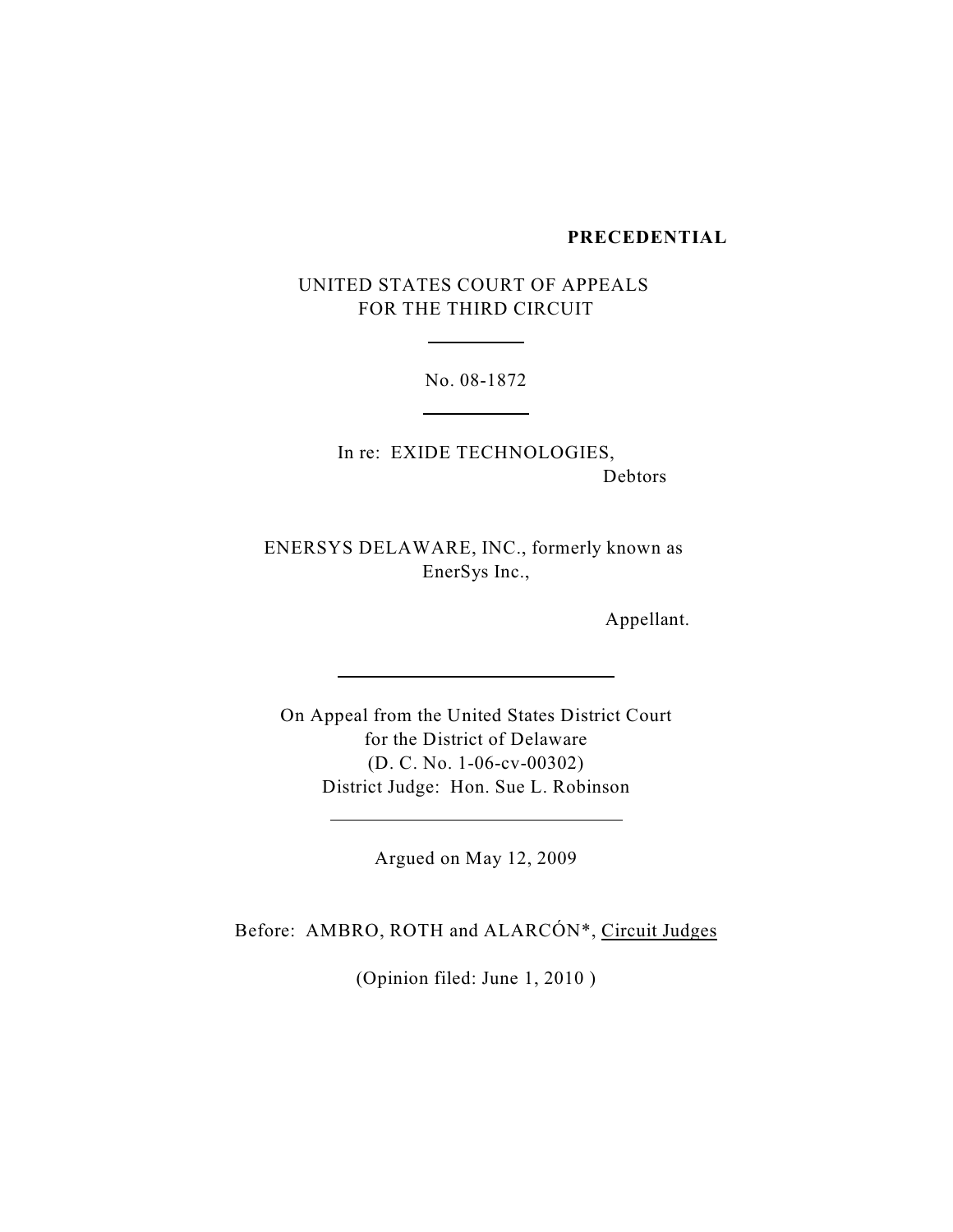Robert Lapowsky, Esquire **(Argued)** Neil C. Schur, Esquire Stevens & Lee, P. C. 1818 Market Street, 29<sup>th</sup> Floor Philadelphia, PA 19104

Joseph Grey, Esquire Stevens & Lee, P. C. 1105 North Market Street, 7<sup>th</sup> Floor Wilmington, DE 19801

Counsel for Appellant Enersys Delaware, Inc.

Laura Davis Jones, Esquire James O'Neill, Esquire Pachulski, Stang, Ziehl & Jones, LLP 919 North Market Street, 17<sup>th</sup> Floor P. O. Box 8705 Wilmington, DE 19899-8705

l

Matthew N. Kleiman, Esquire **(Argued)** Matthew N. Kleiman, P. C. 2506 North Clark Street, Suite 307

<sup>\*</sup>Honorable Arthur L. Alarcón, Senior United States Circuit Judge for the Ninth Circuit, sitting by designation.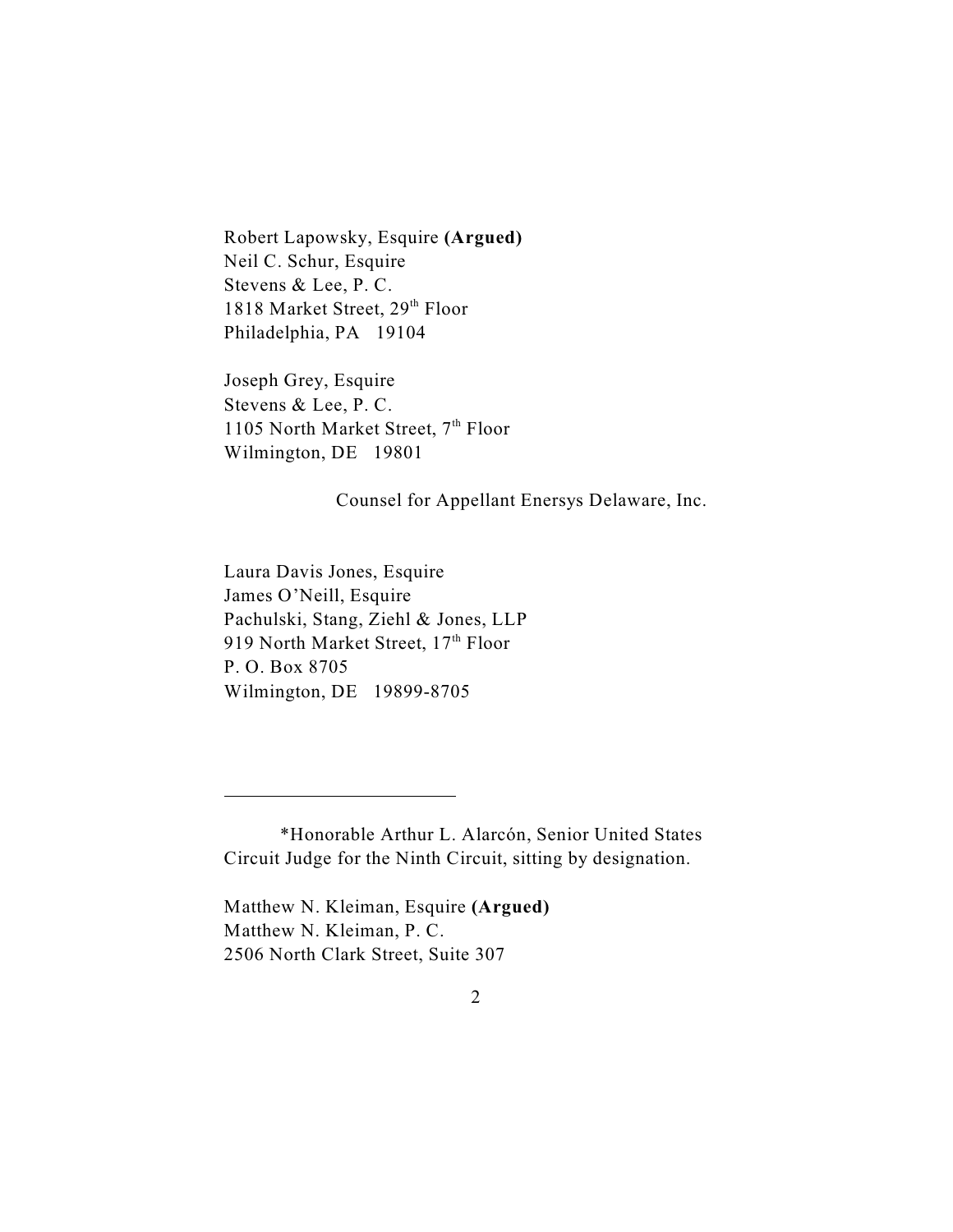Chicago, IL 60614

Roger P. Furey, Esquire John P. Sieger, Esquire Andrew L. Wool, Esquire Katten, Muchin, Rosenman, LLP 2900 K Street NW, Suite 200 Washington, DC 20007-5118

Counsel for Appellee Exide Technologies

# O P I N I O N

l

 $\overline{a}$ 

**ROTH,** Circuit Judge:

This case presents the question whether the parties' Agreement is an executory contract. EnerSys Delaware, Inc., appeals the judgment of the District Court, which affirmed the Bankruptcy Court's order that the Agreement was an executory contract, subject to rejection under 11 U.S.C. § 365(a), and that Exide Technologies could reject it. We conclude, however, that EnerSys has substantially performed the Agreement. As a result, EnerSys does not have any unperformed material obligations that would excuse Exide from performance. We hold, therefore, that the Agreement is not an executory contract. We will vacate the District Court's order and remand this case to the District Court with instructions to remand it to the Bankruptcy Court for further proceedings consistent with this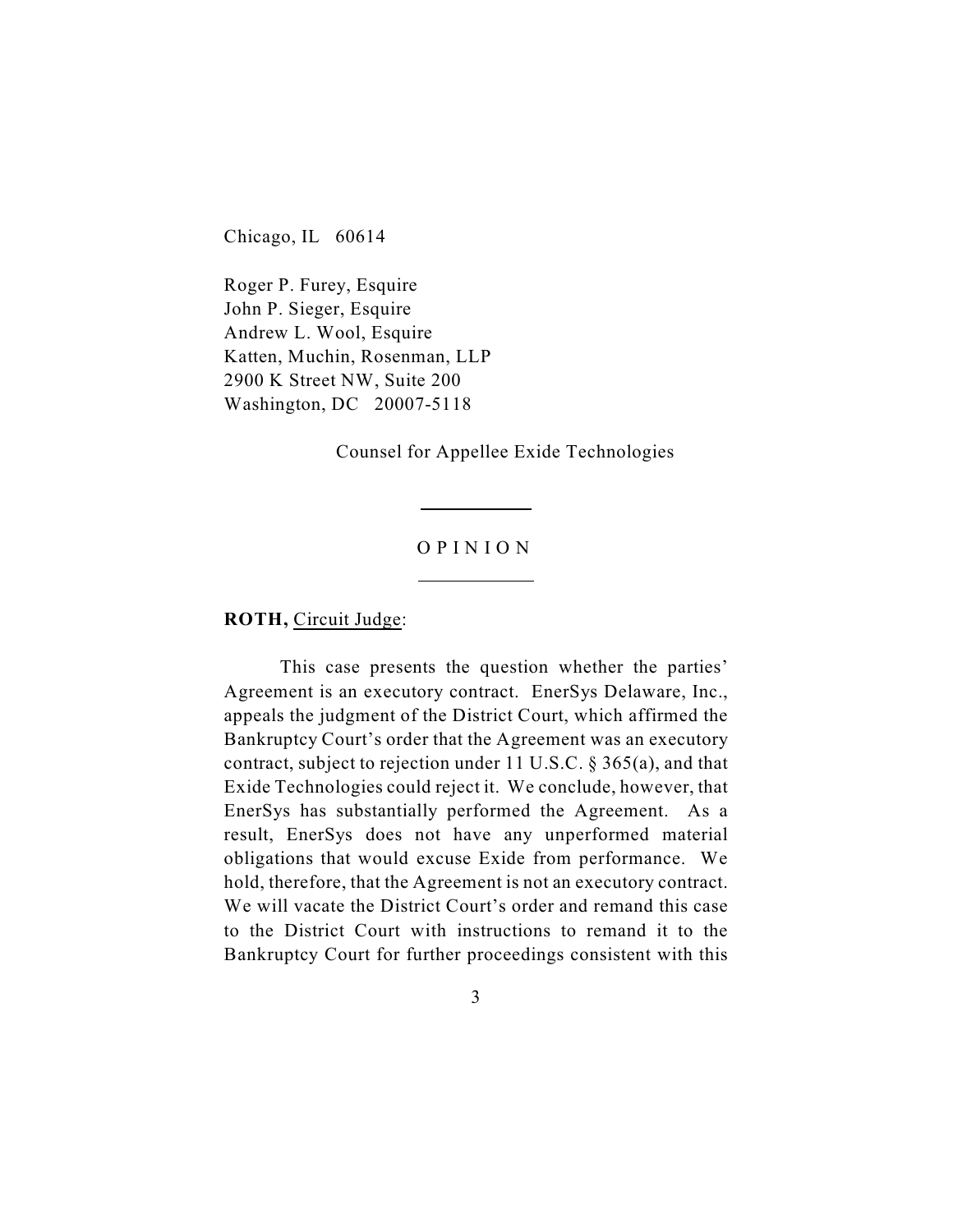opinion.

### **I. BACKGROUND**

# **A. Factual background**

On April 15, 2002, Exide filed a voluntary petition for bankruptcy protection under Chapter 11 of the Bankruptcy Code, 11 U.S.C § 1101, *et seq.* After filing for bankruptcy, Exide sought to reject various agreements that it had with EnerSys arising from their June 1991 transaction. In June 1991, Exide sold substantially all of its industrial battery business to EnerSys for about  $$135$  million.<sup>1</sup> The assets that Exide sold to EnerSys included physical manufacturing plants, equipment, inventory, and certain items of intellectual property. To formalize the sale, Exide and EnerSys entered into over twentythree agreements. Four of these agreements constitute the crux of the dispute: (1) the Trademark and Trade Name License Agreement, (2) the Asset Purchase Agreement, (3) the Administrative Services Agreement, and (4) a letter agreement. The Bankruptcy Court held, in an order predating the order challenged here, that the four agreements constituted a single integrated Agreement (the Agreement). *In re Exide Techs.*, 340 B.R. 222, 227 (Bankr. D. Del. 2006).Neither Exide nor EnerSys have challenged this determination. We therefore take the next step of determining whether the Agreement is an executory contract.

 $<sup>1</sup>$  EnerSys was known then as Yuasa Battery (America), Inc.</sup>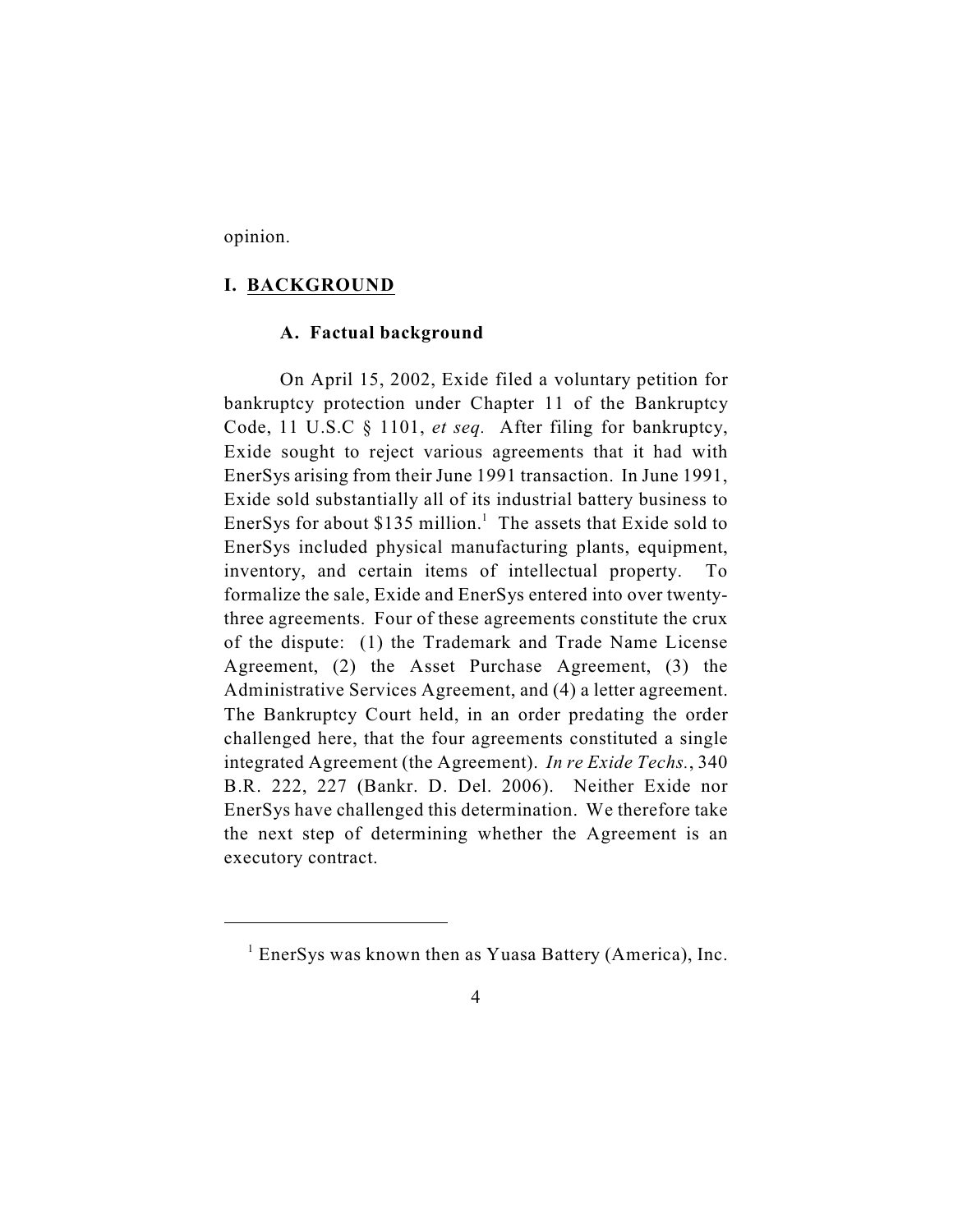Under the Agreement, Exide licensed its "Exide" trademark to EnerSys for use in the industrial battery business. Exide wanted to continue to use the Exide mark outside of the industrial battery business. To accommodate the needs of both parties, Exide granted EnerSys a perpetual, exclusive, royaltyfree license to use the Exide trademark in the industrial battery business. This division worked, and, for almost ten years, each party appeared satisfied with the results of the transaction.

In 2000, however, Exide expressed a desire to return to the North American industrial battery market. After the parties agreed to the early termination of a ten-year noncompetition Agreement (thus granting Exide permission to reenter the market), Exide made several attempts to regain the trademark from EnerSys, but EnerSys refused. Exide wanted to regain the mark as a part of its strategic goal to unify its corporate image. Exide hoped to use a single name and trademark on all the products that it produced; this single name and trademark were, naturally, "Exide."

Exide reentered the industrial battery business by purchasing GNB Industrial Battery Company. Exide, however, remained bound by the ongoing obligation to forbear from using the Exide trademark in that business for as long as the license continued in effect. Thus, from 2000 until Exide filed for bankruptcy protection in 2002, Exide was forced to compete directly against EnerSys, which was selling batteries under the name "Exide." Then, when Exide filed for bankruptcy under Chapter 11, Exide was presented the opportunity to try to regain the Exide trademark by rejecting the Agreement. Exide sought the Bankruptcy Court's approval to do so.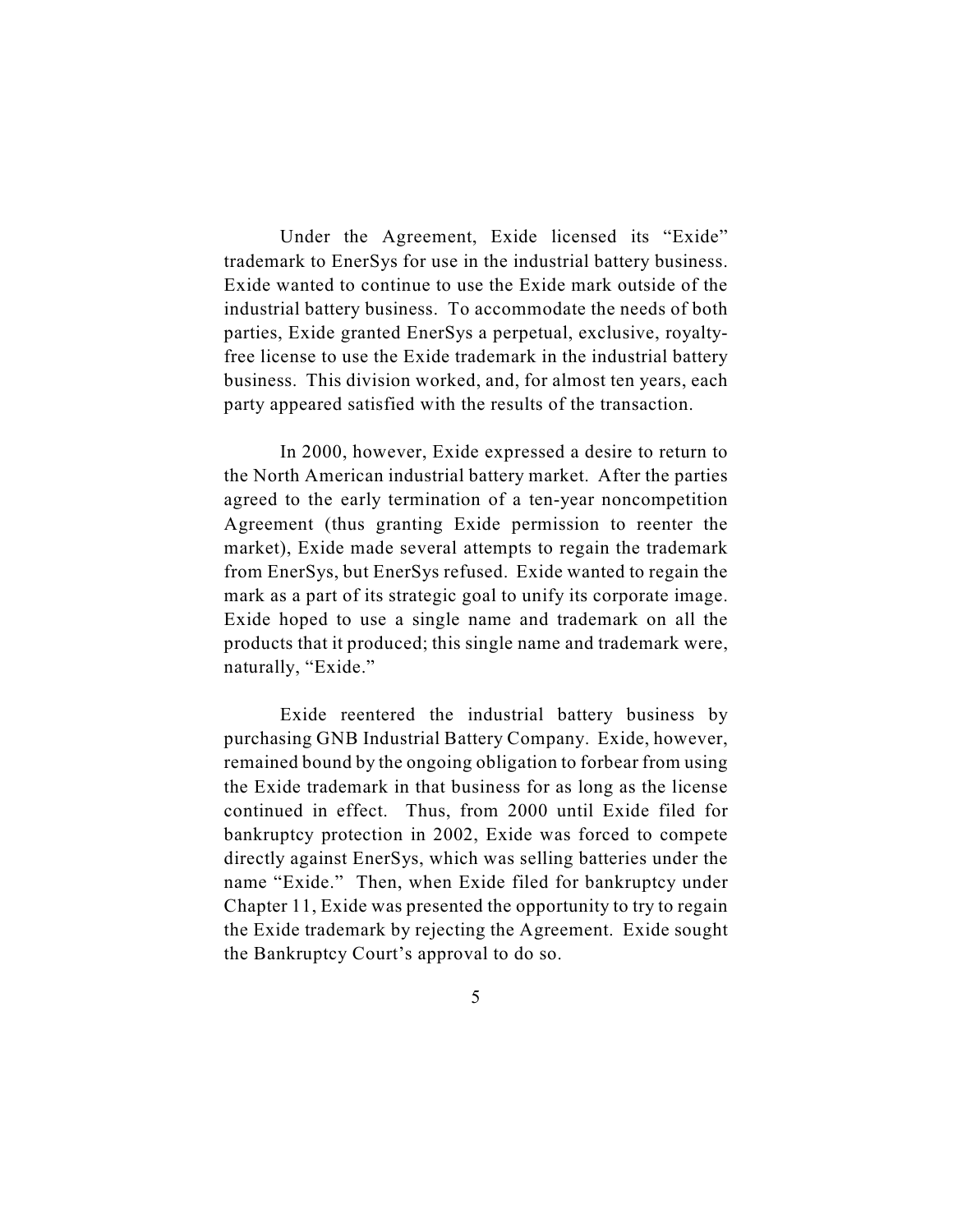#### **B. Bankruptcy and District Court Proceedings**

On April 3, 2006, the Bankruptcy Court entered an order granting Exide's motion to reject the Agreement. The court held that the Agreement was an executory contract, subject to rejection under 11 U.S.C. §365(a), and that rejection terminated Exide's obligations under it. About three months later, on July 11, the Bankruptcy Court entered an order approving the transition plan and denying EnerSys's motion to stay. EnerSys appealed these two orders to the District Court. The District Court, on February 27, 2008, affirmed the Bankruptcy Court's orders.

EnerSys appeals the District Court's order, arguing two issues: (1) the District Court erred in holding that Agreement was an executory contract, and (2) it erred in holding that rejection terminates EnerSys's rights under the Agreement.

# **II. DISCUSSION**

The Bankruptcy Court had jurisdiction under 28 U.S.C. §§ 157(a) and 1334(b). The District Court had jurisdiction to decide EnerSys's appeal under 28 U.S.C. §158(a). We have jurisdiction under 28 U.S.C. §§ 158(d) and 1291 to review the District Court's final order.

We exercise plenary review of an order from a district court sitting as an appellate court in review of a bankruptcy court. *E.g.*, *In re CellNet Data Sys., Inc.*, 327 F.3d 242, 244 (3d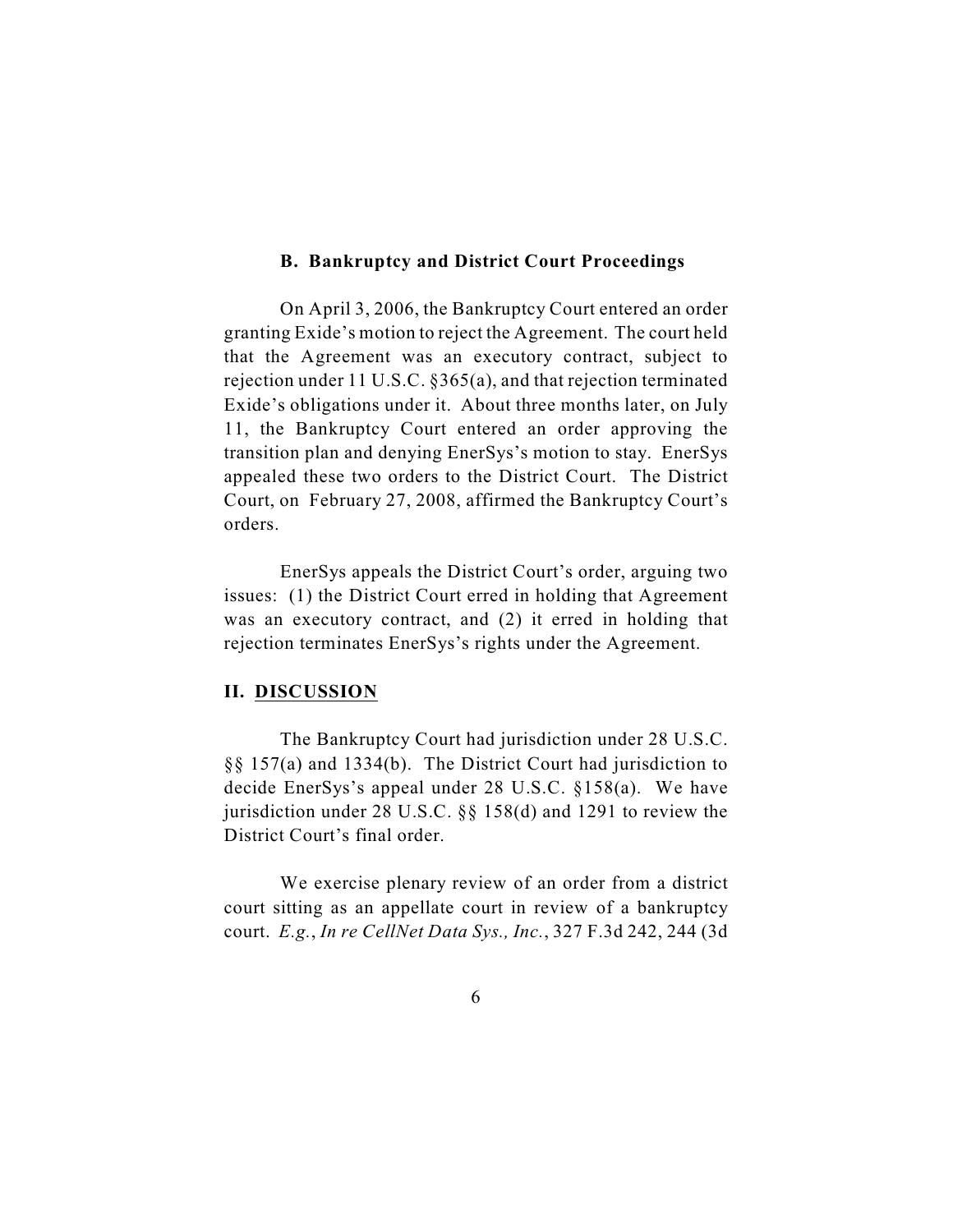Cir. 2003). We will review both courts' legal conclusions *de novo. Id.*; *In re Gen. DataComm Indus., Inc.*, 407 F.3d 616, 619 (3d Cir. 2005). Furthermore, we will set aside a bankruptcy court's factual findings only if clearly erroneous. *In re CellNet Data*, 327 F.3d at 244. For mixed questions of law and fact, we will engage in "a mixed standard" of review, "affording a clearly erroneous standard to integral facts, but exercising plenary review of the lower court's interpretation and application of those facts to legal precepts." *Id.* 

#### **A. Executory contract**

The policy behind Chapter 11 of the Bankruptcy Code is the "ultimate rehabilitation of the debtor." *Nichols v. United States*, 384 U.S. 678, 687 (1966). The Code therefore allows debtors in possession, "subject to the court's approval, . . . [to] reject any executory contract or unexpired lease of the debtor." 11 U.S.C. § 365(a). But the Bankruptcy Code does not define "executory contract." Relevant legislative history demonstrates that Congress intended the term to mean a contract "on which performance is due to some extent on both sides." H.R. Rep. No. 95–595, 347 (1977); *see In re Columbia Gas Sys. Inc.*, 50 F.3d 233, 238 (3d Cir. 1995).

With congressional intent in mind, this Court has adopted the following definition: "'An executory contract is a contract under which the obligation of both the bankrupt and the other party to the contract are so far underperformed that the failure of either to complete performance would constitute a material breach excusing the performance of the other.'" *In re Columbia Gas*, 50 F.3d at 239 (alteration omitted) (quoting *Sharon Steel*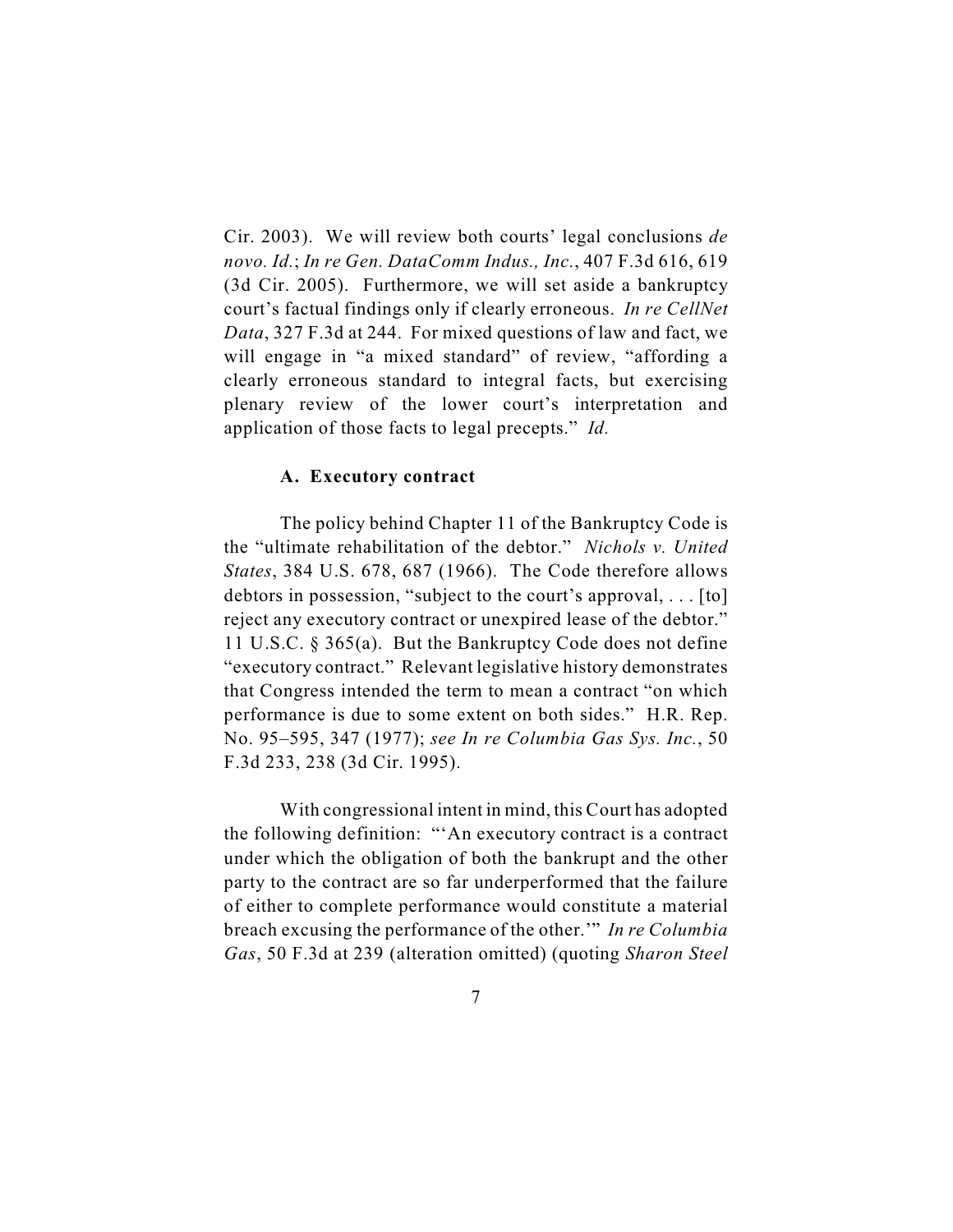*Corp. v. Nat'l Fuel Gas Distrib. Corp.*, 872 F.2d 36, 39 (3d  $Cir.1989)$ . "Thus, unless both parties have unperformed obligations that would constitute a material breach if not performed, the contract is not executory under § 365." *In re Columbia Gas*, 50 F.3d at 239. The party seeking to reject a contract bears the burden of demonstrating that it is executory. And "[t]he time for testing whether there are material unperformed obligations on both sides is when the bankruptcy petition is filed." *Id.* at 240. Finally, to conduct this determination, we "consider contract principles under relevant nonbankruptcy law." *Id.* at 240 n.10; *see In re Gen. DataComm*, 407 F.3d at 623. New York, because it is the forum selected in the Agreement's choice-of-law provision, provides the relevant nonbankruptcy law.

Accordingly, our inquiry is to determine whether the Agreement, on April 15, 2002, contained at least one obligation for both Exide and EnerSys that would constitute a material breach under New York law if not performed. If not, then the Agreement is not an executory contract.<sup>3</sup> See In re Gen. *DataComm*, 407 F.3d at 623.

 $P$ Professor Vern Countryman, a leading bankruptcy scholar, created and advocated this definition in a law-review article. *See Sharon Steel Corp.*, 872 F.2d at 39 (citing Countryman, *Executory Contracts in Bankruptcy: Part I*, 57 Minn. L. Rev. 439 (1973)).

 $3$  There is no remaining contention made that Exide had any unperformed obligations.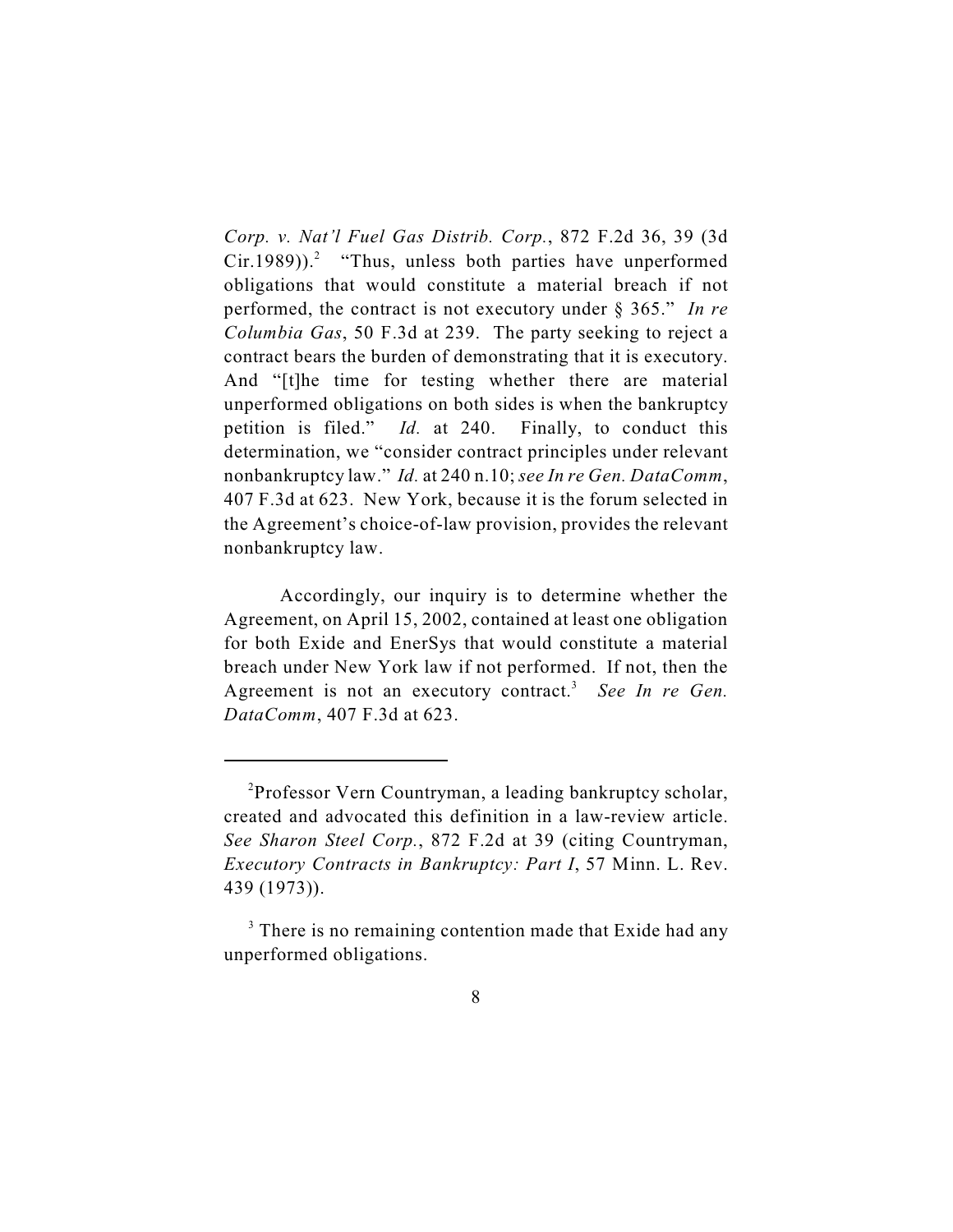Under New York law, a material breach, which "justif[ies] the other party to suspend his own performance," is "a breach which is so substantial as to defeat the purpose of the entire transaction." *Lipsky v. Commonwealth United Corp.*, 551 F.2d 887, 895 (2d Cir. 1976) (citation omitted); *see In re Lavigne*, 114 F.3d 379, 387 (2d Cir. 1997):

> [U]nder New York law, only a breach in a contract which substantially defeats the purpose of that contract can be grounds for rescission. The non-breaching party will be discharged from the further performance of its obligations under the contract when the breach goes to the root of the contract.

*Id.* (internal quotation marks omitted).

But when a breaching party "has substantially performed" before breaching, "the other party's performance is not excused." *Hadden v. Consolidated Edison Co.*, 312 N.E.2d 445, 449 (N.Y. 1974); *see Merrill Lynch & Co. Inc., v. Allegheny Energy, Inc.*, 500 F.3d 171, 186 (2d Cir. 2007).

New York's high court has instructed how to determine when a party has rendered substantial performance:

> There is no simple test for determining whether substantial performance has been rendered and several factors must be considered, including the ratio of the performance already rendered to that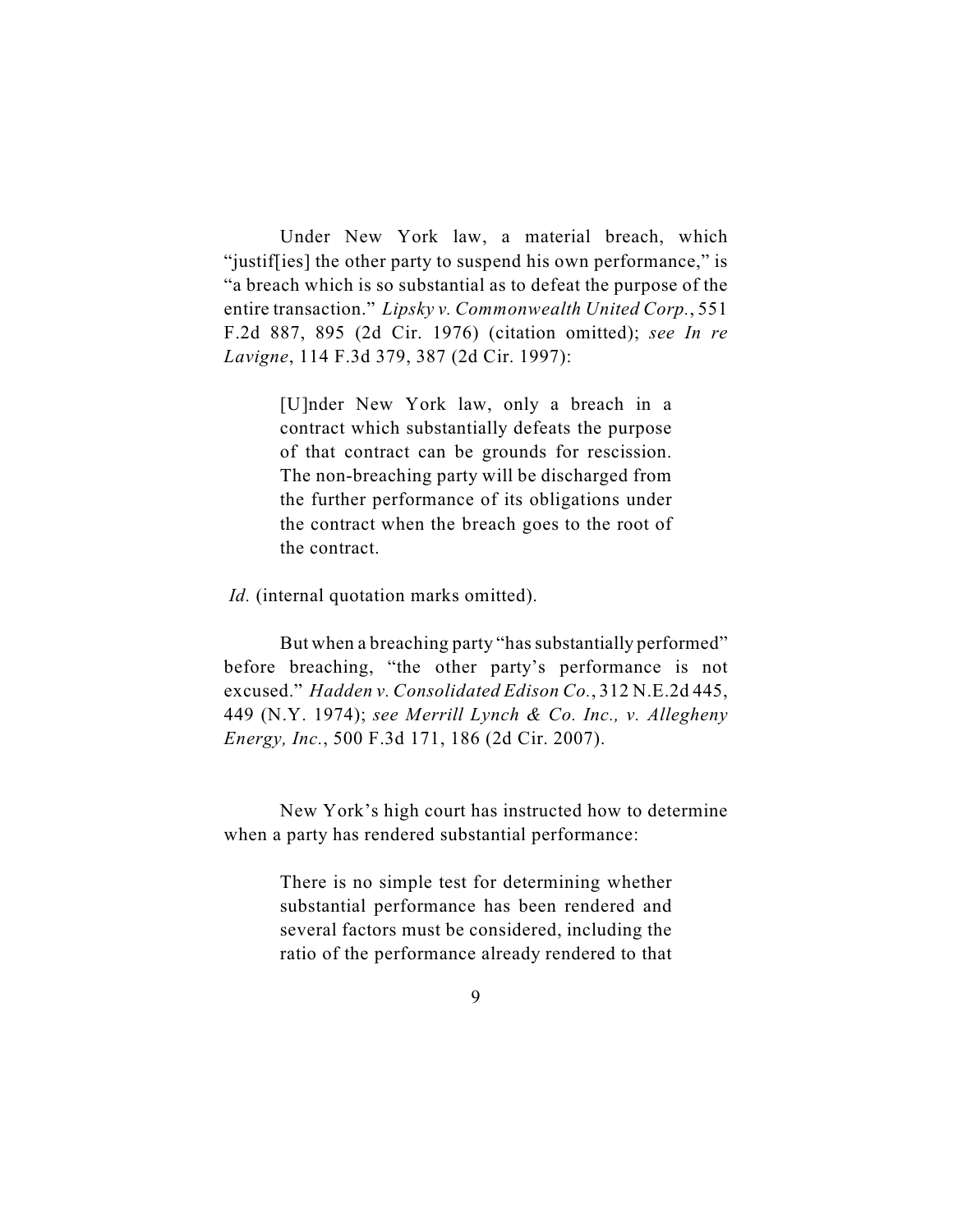unperformed, the quantitative character of the default, the degree to which the purpose behind the contract has been frustrated, the willfulness of the default, and the extent to which the aggrieved party has already received the substantial benefit of the promised performance.

*Hadden*, 312 N.E.2d at 449. "The issue of whether a party has substantially performed is usually a question of fact and should be decided as a matter of law only where the inferences are certain." *Merrill Lynch & Co. Inc.*, 500 F.3d at 186 (citing *Anderson Clayton & Co. v. Alanthus Corp.*, 457 N.Y.S.2d 578, 579 (App. Div. 1983)).

The Bankruptcy Court here failed to properly measure whether either party had substantially performed. Our inspection of the record, however, reveals that the inferences are clear that EnerSys has substantially performed. Applying *Hadden*'s balancing test, EnerSys's performance rendered outweighs its performance remaining and the extent to which the parties have benefitted is substantial. Specifically, EnerSys has substantially performed by paying the full \$135 million purchase price and operating under the Agreement for over ten years. EnerSys has been producing industrial batteries since 1991, using all the assets transferred under the Agreement, including real estate, real-estate leases, inventory, equipment and the right to use the trademark "Exide." Moreover, EnerSys has provided Exide with the substantial benefit of assuming the latter's liabilities, including numerous contracts and accounts receivable, within the business EnerSys purchased.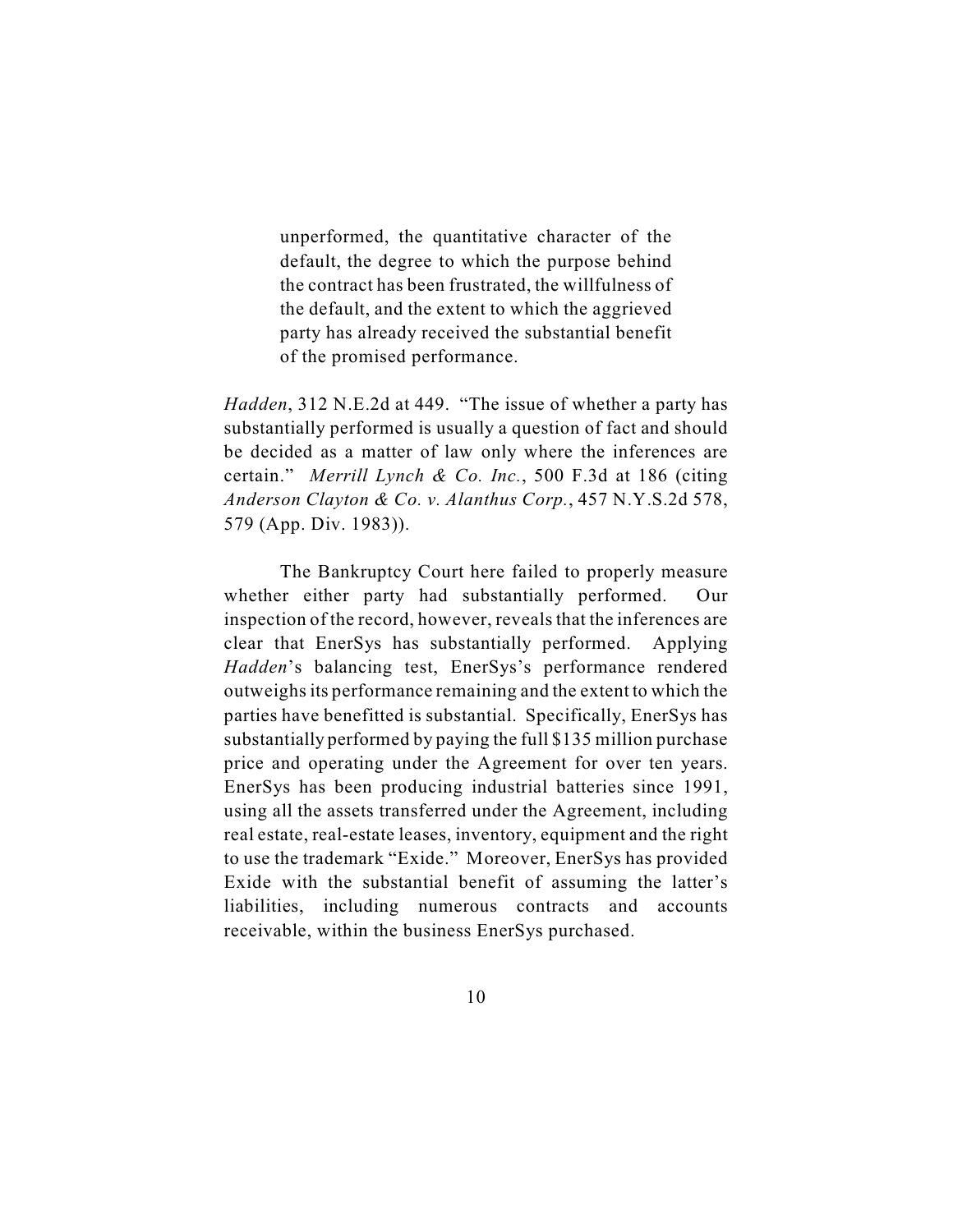Exide argues that EnerSys's ongoing, unperformed obligations outweigh its performance. It relies on the following four obligations of EnerSys: (1) an obligation to satisfy the Quality Standards Provision, and obligations to observe (2) the Use Restriction, (3) the Indemnity Obligations, and (4) the Further Assurances Obligations.<sup>4</sup> We reject Exide's argument; these four obligations do not outweigh the substantial performance rendered and benefits received by EnerSys.

First, EnerSys's obligation to observe the Use Restriction, *i.e.*, not to use the Trademark outside the industrial battery business, is not a material obligation because it is a condition subsequent that requires EnerSys to use the mark in accordance with the terms of the Trademark Licence. A condition subsequent is not a material obligation. *See In re Columbia Gas System, Inc.*, 50 F.3d 233, 241 (3d Cir. 1995) ("Non-occurrence of a condition is not a breach by a party unless he is under a condition that the condition occur." (quoting RESTATEMENT (SECOND) OF CONTRACTS § 225(3) (1981)). Moreover, the Use Restriction does not relate to the purpose of the Agreement – which is that Exide would transfer its industrial battery business and the concomitant assets and liabilities to EnerSys and EnerSys in exchange would pay Exide about \$135 million. Therefore, even if the obligation were not a condition subsequent, it nevertheless would not affect the substantial performance of the Agreement.

 $4$  Exide does not argue in its Brief that other obligations, set out by the Bankruptcy Court, such as the pension obligation, are substantially unperformed.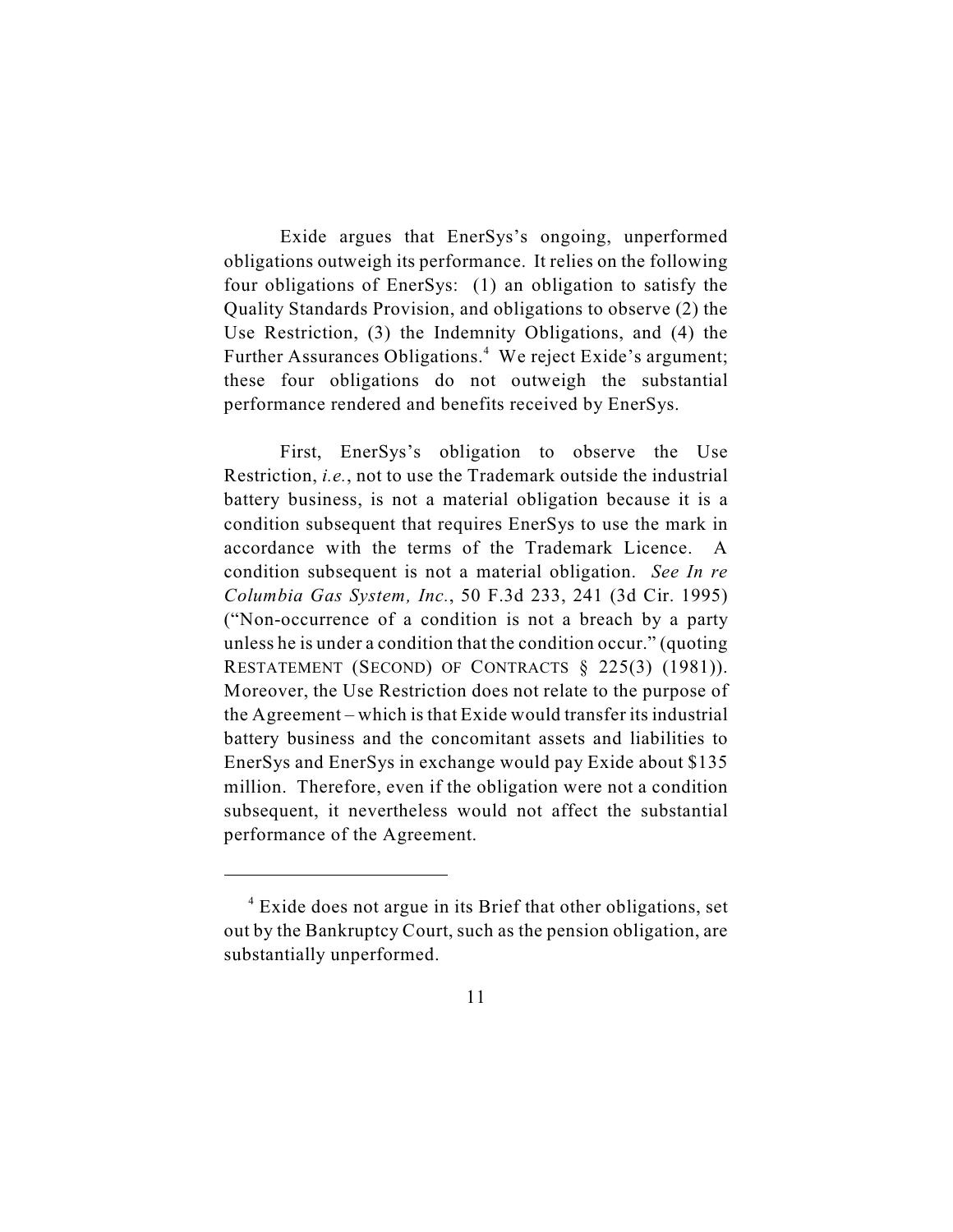Second, EnerSys's obligation to observe the Quality Standards Provision is minor because it requires meeting the standards of the mark for each battery produced; it does not relate to the transfer of the industrial battery business. Furthermore, the record reveals that Exide never provided EnerSys with any quality standards. (J.A. 297.) The parties, in fact, do not ever seem to have discussed any such standards. (*See id.* at 321–22.) It is an untenable proposition to find an obligation to go to the very root of the parties' Agreement when the parties themselves act as if they did not know of its existence.

Finally, the other two obligations that Exide argues are substantial, the Indemnity Obligation and the Further Assurances Obligation, do not outweigh the factors supporting substantial performance. In regard to the Indemnity Obligation, under the Asset Purchase Agreement, all representations and warranties arising from it expired in 1994, on the third anniversary of the closing and Exide did not present any evidence that any liability assumed by EnerSys was still pending. Similarly, under the Further Assurances Obligation, EnerSys agreed to cooperate to facilitate the 1991 transaction. Exide has identified no remaining required cooperation.

Exide argues, however, citing *Hadden*, that the substantial-performance doctrine is "irrelevant here" because it applies only in cases involving construction or employment contracts. *See Hadden*, 312 N.E.2d at 449. Our review of New York law reveals that no New York court has held (or even intimated, *see id.*) that the doctrine should be confined to the construction/employment contract areas. Indeed, the Second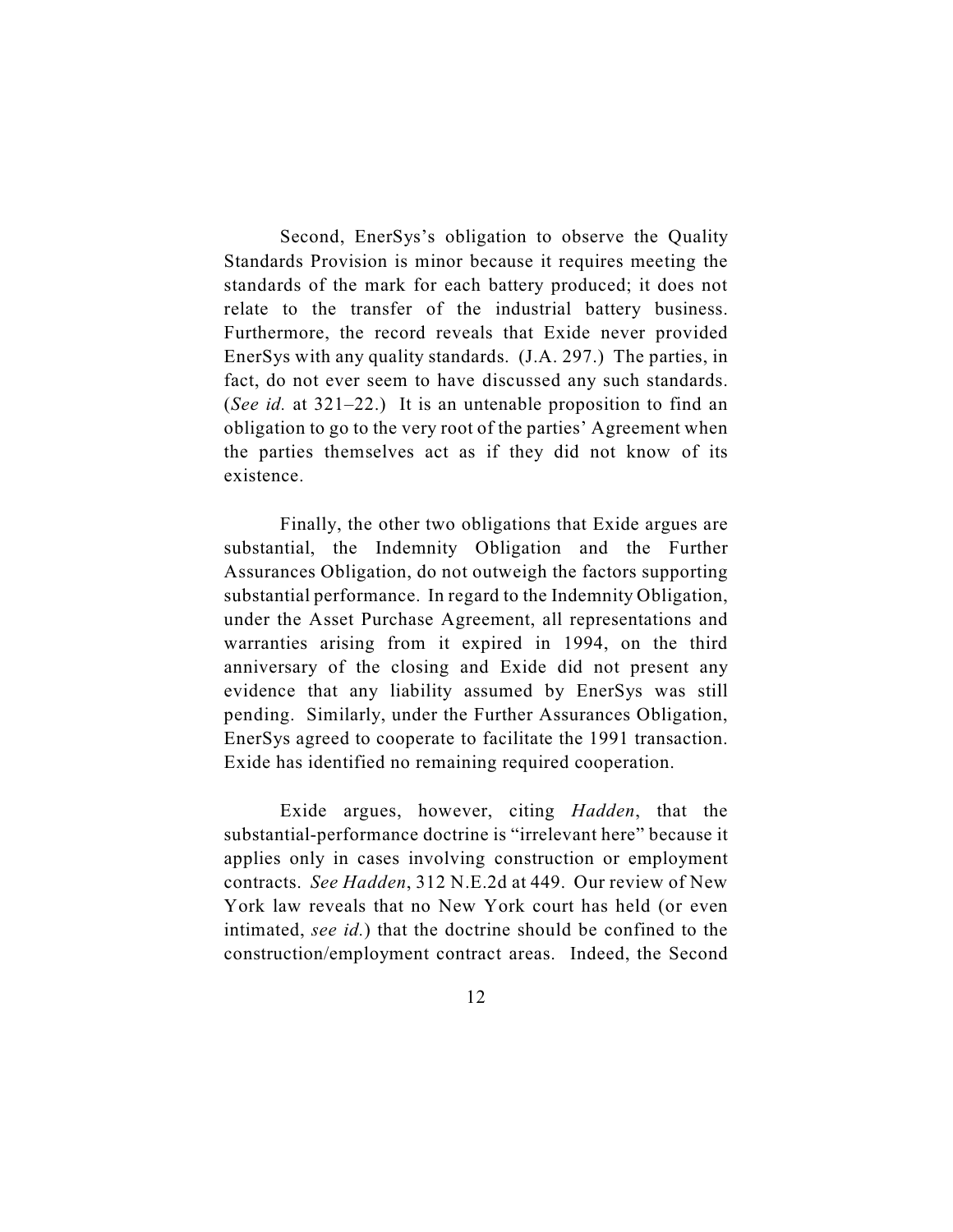Circuit Court of Appeals, applying New York law, recently applied *Hadden*'s substantial-performance doctrine in a \$490 million asset-purchase contract that formalized the sale of an energy trading commodities business to a larger energy business. *See Merrill Lynch*, 500 F.3d at 186. That contract was neither a construction nor employment contract. We also now conclude that we will not confine the doctrine to construction and employment contract cases.

# **III. CONCLUSION**

For the reasons stated above, we have determined that the Agreement is not an executory contract because it does not contain at least one ongoing material obligation for EnerSys. Because the Agreement is not an executory contract, Exide cannot reject it. We will vacate the District Court's order and remand this case to it for remand to the Bankruptcy Court for further proceedings consistent with this opinion.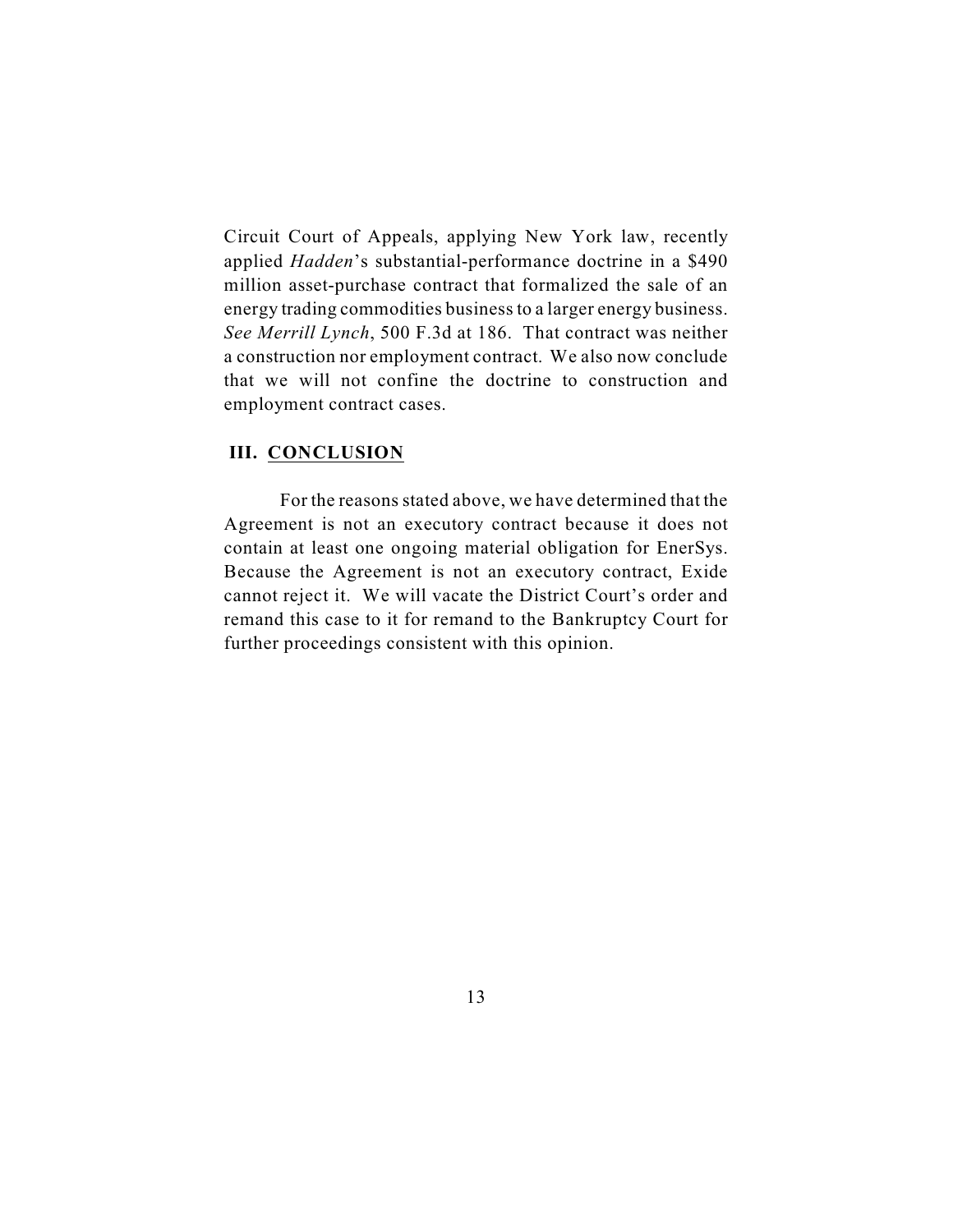In Re: Enersys Delaware, Inc. No. 08-1872

### AMBRO, Circuit Judge, concurring

 $\overline{a}$ 

I join Judge Roth's opinion in full, and write separately to address the Bankruptcy Court's determination, adopted by the District Court, that "[r]ejection of the Agreement leaves EnerSys without the right to use the Exide mark." *In re Exide Techs.*, 340 B.R. 222, 250 (Bankr. Del. 2006). I disagree with that determination, as I believe a trademark licensor's rejection of a trademark agreement under 11 U.S.C. § 365 does not necessarily deprive the trademark licensee of its rights in the licensed mark.

In *Lubrizol Enterprises, Inc. v. Richmond Metal Finishers, Inc.*, 756 F.2d 1043 (4th Cir. 1985), *cert. denied*, 475 U.S. 1057 (1985), a licensor, Richmond Metal Finishers, granted a nonexclusive technology license to Lubrizol. The license stated that Richmond and Lubrizol owed each other certain duties. *See id.* at 1045. Shortly thereafter, Richmond filed for bankruptcy protection and sought to rescind the license by rejecting it under § 365. The Fourth Circuit Court granted this request and "deprive[d] Lubrizol of all rights" under the license:

> Under 11 U.S.C. § 365(g), Lubrizol would be entitled to treat rejection as a breach and seek a money damages remedy; however, it could not seek to retain its contract rights in the technology by specific performance even if that remedy would ordinarily be available upon breach of this type of contract.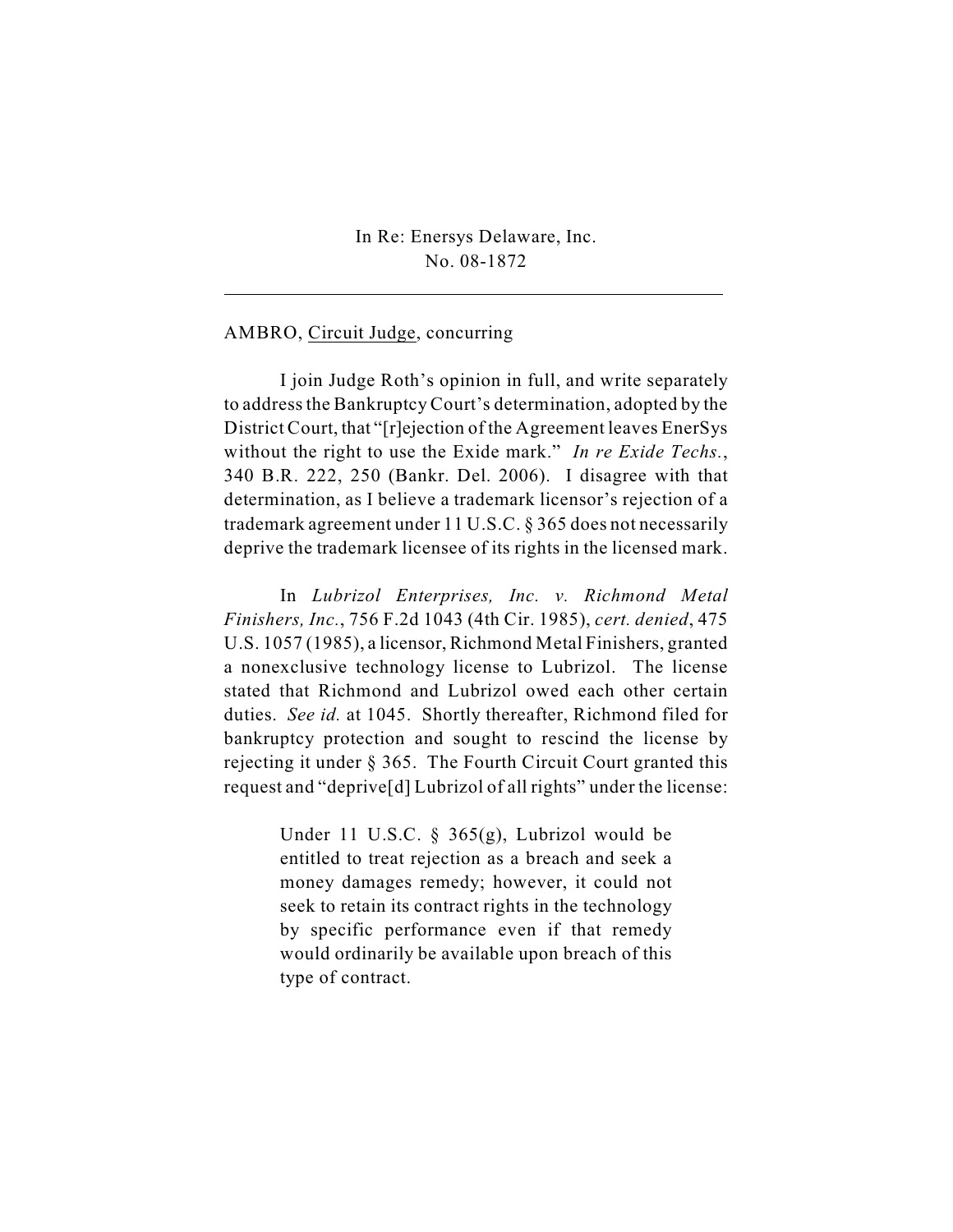*Id.* at 1048. The Court acknowledged that this interpretation of rejection as a termination "could have a general chilling effect upon the willingness of . . . parties to contract at all with businesses in possible financial difficulty." *Id.* "But," it said, "under bankruptcy law such equitable considerations may not be indulged by courts in respect of the type of contract here in issue." *Id.*

Reacting to industry concerns that "after *Lubrizol* any patent or trademark licensor could go into Chapter 11 and invalidate a license perfectly valid under contract law," Congress enacted 11 U.S.C. § 365(n). Jay Lawrence Westbrook, *A Functional Analysis of Executory Contracts*, 74 Minn. L. Rev. 227, 307 (1989).Through this provision, Congress sought "to make clear that the rights of an intellectual property licensee to use the licensed property cannot be unilaterally cut off as a result of the rejection of the license pursuant to Section 365 in the event of the licensor's bankruptcy." S. Rep. No. 100-505, at 1 (1988), *reprinted in* 1988 U.S.C.C.A.N. 3200, 3200.

Section 365(n) reads in relevant part:

If the trustee rejects an executory contract under which the debtor is a licensor of a right to intellectual property, the licensee under such contract may elect—

> (A) to treat such contract as terminated by such rejection if such rejection by the trustee amounts to such a breach as would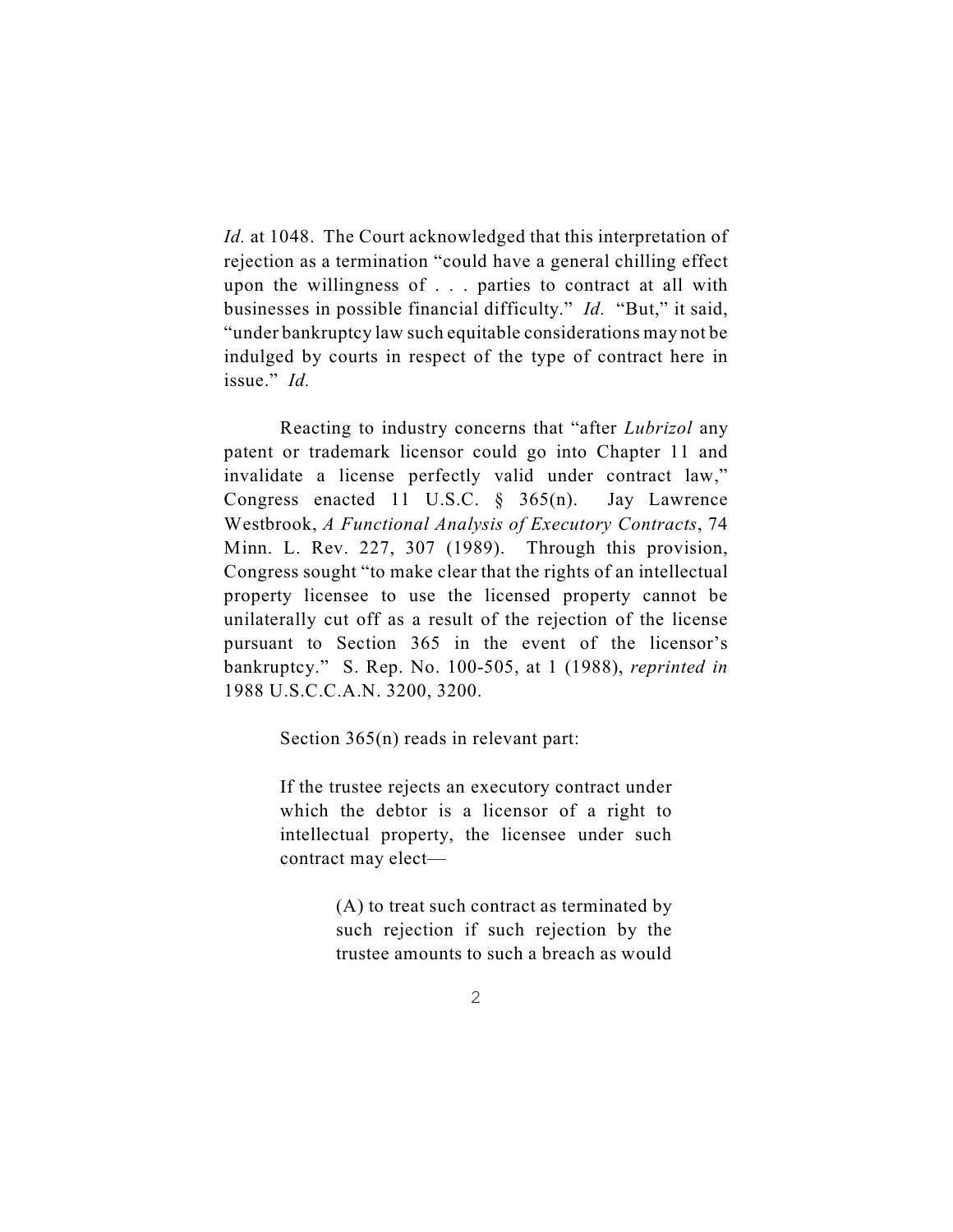entitle the licensee to treat such contract as terminated by virtue of its own terms, applicable nonbankruptcy law, or an agreement made by the licensee with another entity; or

(B) to retain its rights (including the right to enforce any exclusivity provision of such contract, but excluding any other right under applicable nonbankruptcy law to specific performance of such contract) under such contract and under any agreement supplementary to such contract, to such intellectual property . . . , as such rights existed immediately before the case commenced for—

(i) the duration of such contract; and

(ii) any period for which such contract may be extended by the licensee as of right under applicable nonbankruptcy law**.**

11 U.S.C. 365(n)(1). Thus, in the event that a bankrupt licensor rejects an intellectual property license, § 365(n) allows a licensee to retain its licensed rights—along with its duties—absent any obligations owed by the debtor-licensor.

Congress, however, did not include trademarks within the relevant definition of "intellectual property." Instead, it defined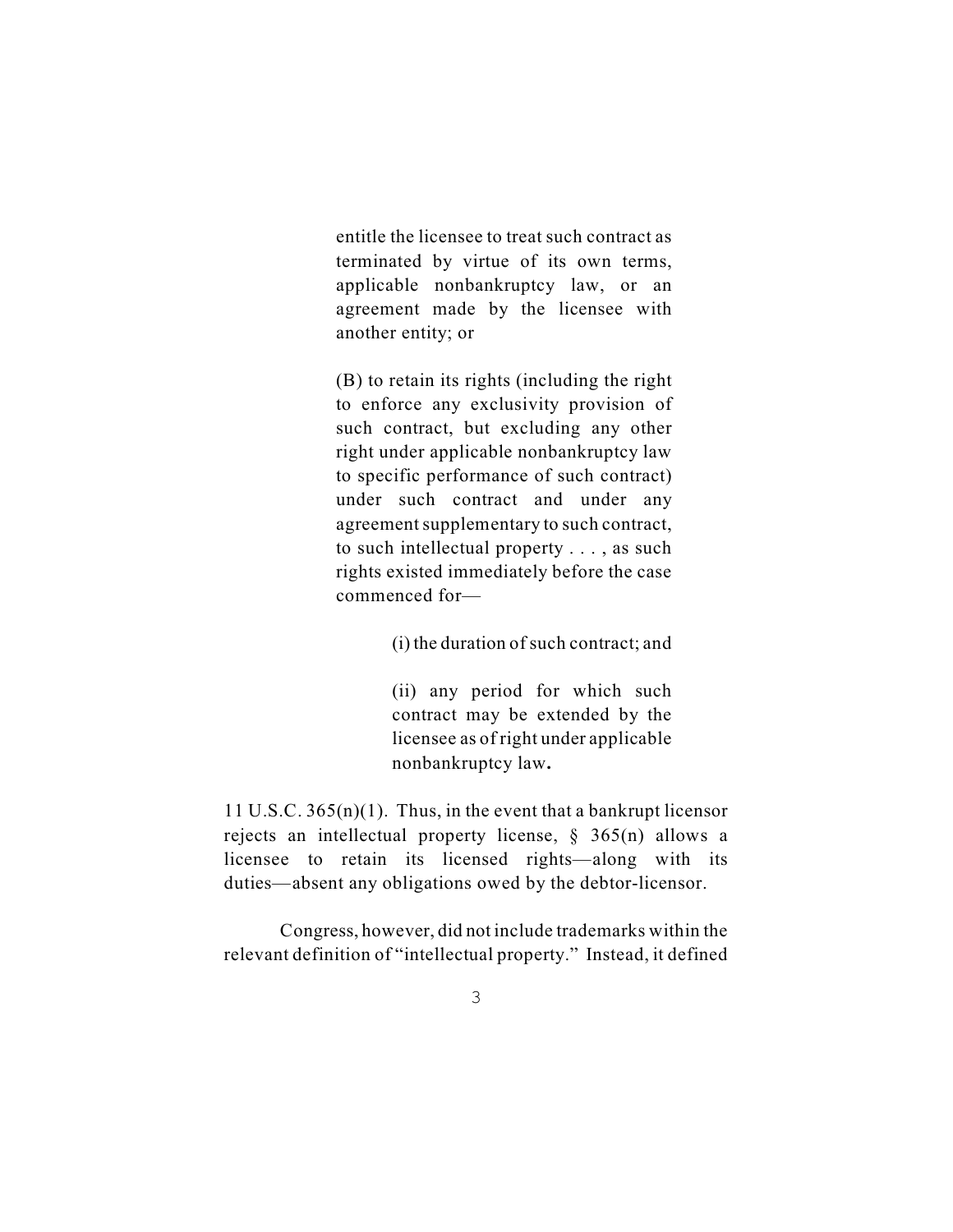"intellectual property" only to include a:

(A) trade secret;

(B) invention, process, design, or plant protected under title 35;

(C) patent application;

(D) plant variety;

(E) work of authorship protected under title 17; or

(F) mask work protected under chapter 9 of title 17;

to the extent protected by applicable nonbankruptcy law.

11 U.S.C. § 101(35A).

Because Congress did not protect trademark licensees under  $\S 365(n)$ , courts have reasoned by negative inference that it intended for *Lubrizol*'s holding to control when a bankrupt licensor rejects a trademark license. *See, e.g.*, *In re Old Carco LLC*, 406 B.R. 180, 211 (Bankr. S.D.N.Y. 2009) ("Trademarks are not 'intellectual property' under the Bankruptcy Code . . . [, so] rejection of licenses by [a] licensor deprives [the] licensee of [the] right to use [a] trademark . . . ."); *In re HQ Global Holdings, Inc.*, 290 B.R. 507, 513 (Bankr. D. Del. 2003) ("[S]ince the Bankruptcy Code does not include trademarks in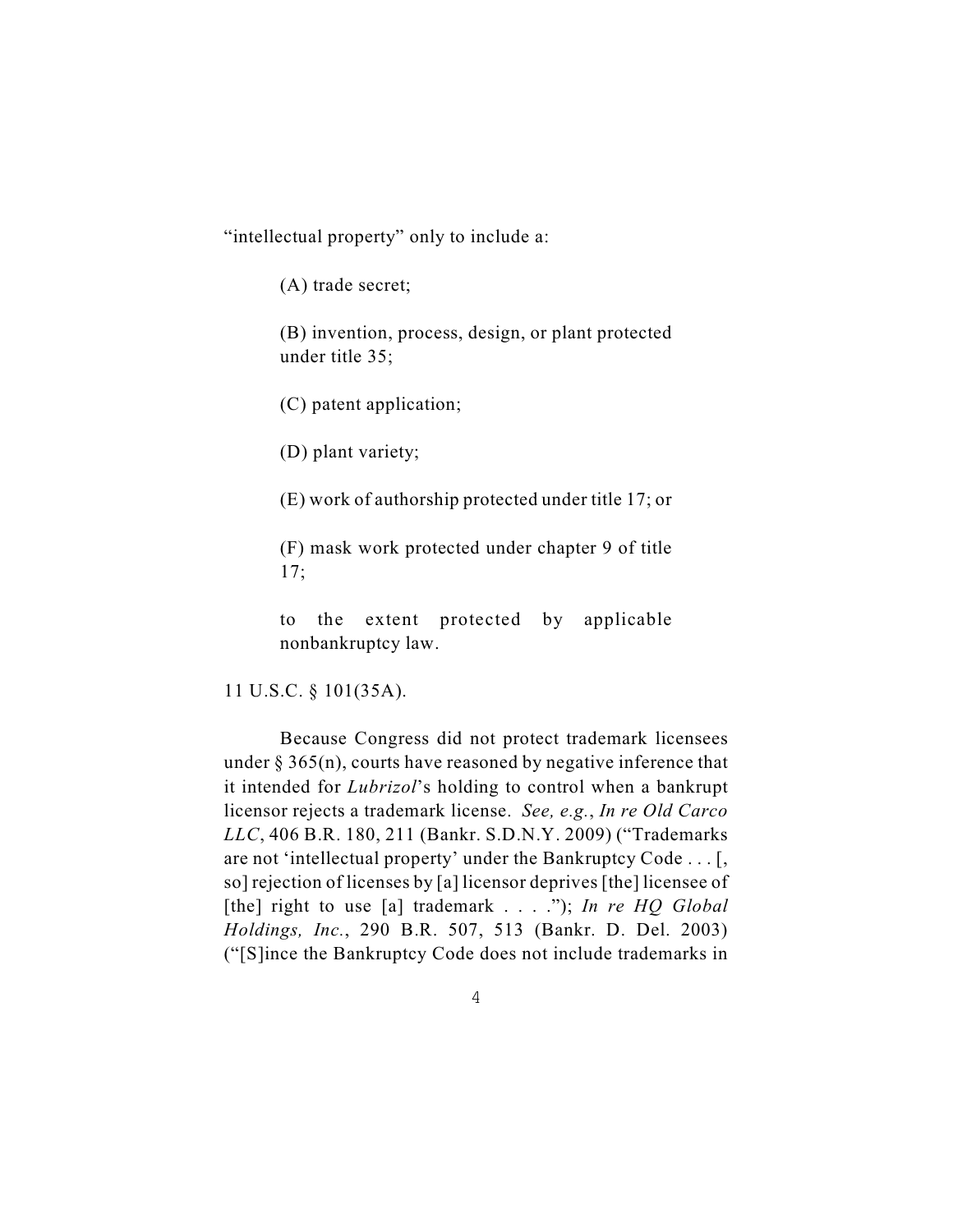its protected class of intellectual property, *Lubrizol* controls and the Franchisees' right to use the trademark stops on rejection."); *In re Centura Software Corp.*, 281 B.R. 660, 674–75 (Bankr. N.D. Cal. 2002) ("Because Section 365(n) plainly excludes trademarks, the court holds that [the licensee] is not entitled to retain any rights in [the licensed trademarks] under the rejected . . . [t]rademark [a]greement."); *In re Chipwich, Inc.*, 54 B.R. 427, 431 (Bankr. S.D.N.Y. 1985) ("[B]y rejecting the [trademark] licenses[,] the debtor will deprive [the licensee] of its right to use the . . . trademark for its products.").

The Bankruptcy Court here adopted this reasoning:

Congress certainly could have included trademarks within the scope of  $\S$  365(n)[,] but saw fit not to protect them. Therefore, the holding in [*Lubrizol v.*] *Richmond Metal Finishers*, as well as the holdings in the other pre and post  $\S 365(n)$  trademark rejection cases ..., still retain vitality insofar as they relate to trademark licenses. As a result, a trademark license is terminated upon rejection and the licensee is left only with a claim for damages.

*In re Exide*, 340 B.R. at 250 n.40.

But while the Supreme Court has endorsed reasoning from negative inference in the context of § 365, *see NLRB v. Bildisco & Bildisco*, 465 U.S. 513, 522–23 (1984) (holding that § 365(a) applied to collective-bargaining agreements covered by the National Labor Relations Act because Congress failed to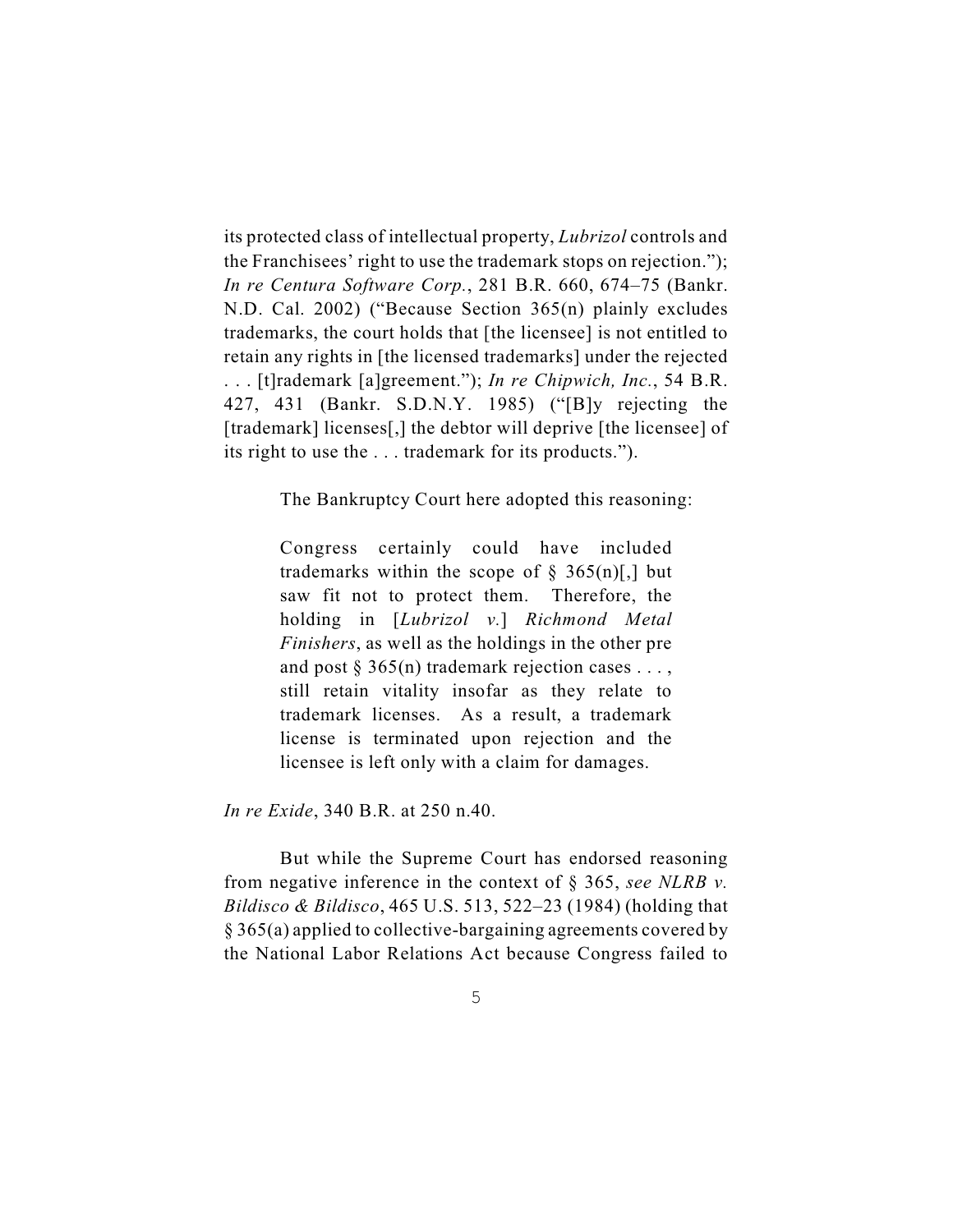draft an exclusion for them), I believe such reasoning is inapt for trademark license rejections.

When Congress enacted  $\S 365(n)$ , it explicitly explained why it excluded trademark licensees from the protection afforded to "intellectual property" licensees:

> [T]he bill does not address the rejection of executory trademark, trade name or service mark licenses by debtor-licensors. While such rejection is of concern because of the interpretation of section 365 by the *Lubrizol* court and others, *see, e.g.*, *In re Chipwich, Inc.*, 54 Bankr. Rep. 427 (Bankr. S.D.N.Y. 1985), such contracts raise issues beyond the scope of this legislation. In particular, trademark, trade name and service mark licensing relationships depend to a large extent on control of the quality of the products or services sold by the licensee. Since these matters could not be addressed without more extensive study, it was determined to postpone congressional action in this area and to allow the development of equitable treatment of this situation by bankruptcy courts.

S. Rep. No. 100-505, at 5, *reprinted in* 1988 U.S.C.C.A.N. at 3204. "Nor does the bill address or intend any inference to be drawn concerning the treatment of executory contracts which are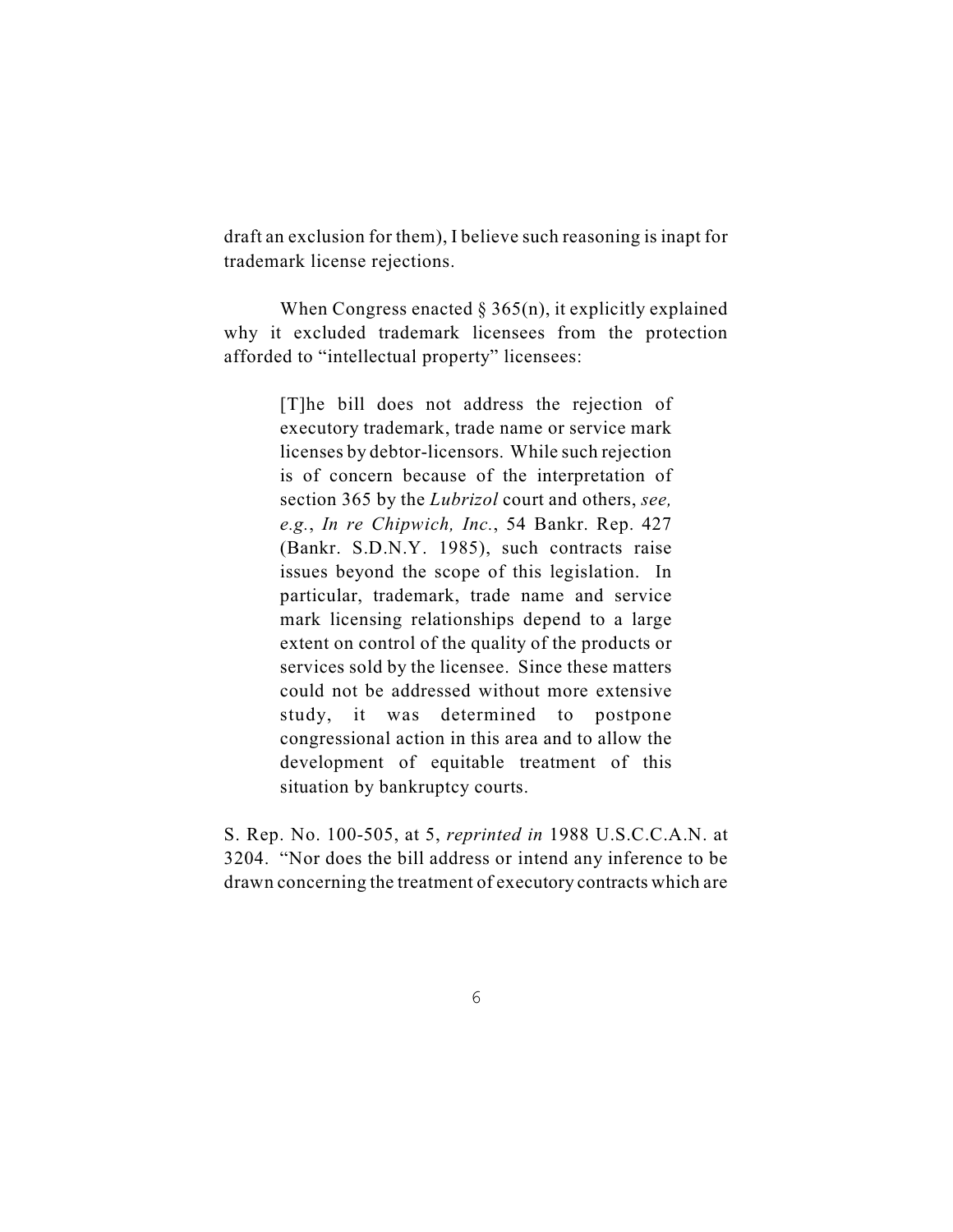unrelated to intellectual property." *Id.*<sup>1</sup>

In light of these direct congressional statements of intent, it is "simply more freight than negative inference will bear" to read rejection of a trademark license to effect the same result as termination of that license. Michael T. Andrew, *Executory Contracts Revisited*, 62 U. Colo. L. Rev. 1, 11 (1991). "[T]he purpose of § 365" is not "to be the functional equivalent of a rescission, rendering void the contract and requiring that the parties be put back in the positions they occupied before the contract was formed." *Thompkins v. Lil' Joe Records, Inc.*, 476 F.3d 1294, 1306 (11th Cir. 2007). It "merely frees the estate from the obligation to perform," and "has absolutely no effect upon the contract's continued existence." *Id.* (internal citations omitted); *see also* 3 *Collier on Bankruptcy* ¶ 365.14 n.3 (Alan N. Resnick & Henry J. Sommer eds., 16th ed. 2009) (noting some take the view that "rejection by the debtor terminates the

 $<sup>1</sup>$  This statement may stem from the recommendation of the</sup> National Bankruptcy Conference that "there should be in this legislative history a caveat that makes it clear that no negative inferences are to be drawn or should be drawn by courts that, because Congress has legislated in a particular way a licensing agreement, those other agreements that are not within the parameters of the legislation are to be dealt with in any particular way." *Intellectual Property Contracts in Bankruptcy: Hearing on H.R. 4657 Before the Subcomm. on Monopolies and Commercial Law of the H. Comm. on the Judiciary*, 100th Cong. 101 (1988) (statement of George Hahn, Esq., Representative, National Bankruptcy Conference).